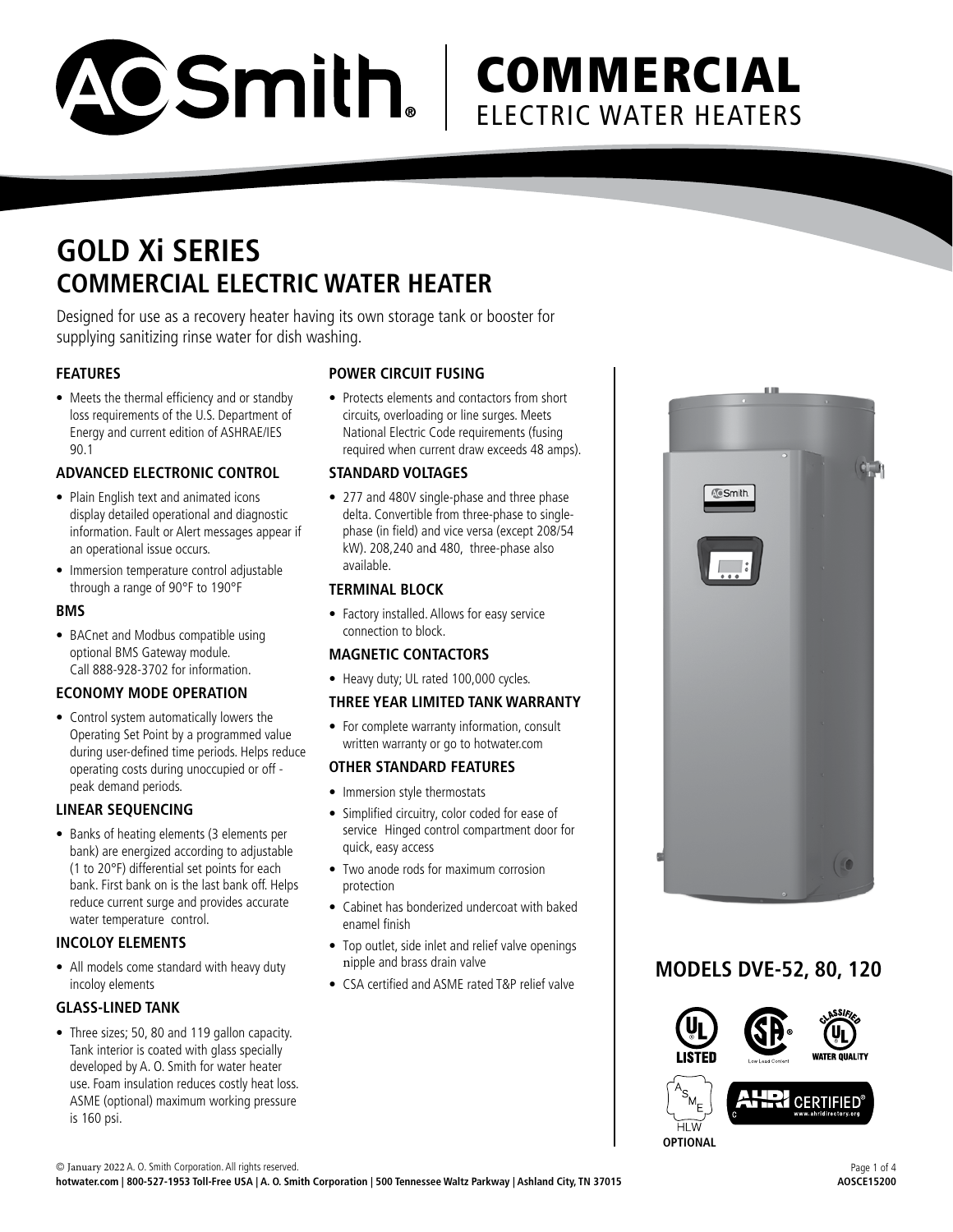

### **OPTIONS:**

- ASME 160 psi (1103 kPa) tank construction.
- UL Listed conversion kits to adjust voltage and kW requirement in the field before and after installation.
- Manifold kits for multiple tank installations. Two heaters -part # 100109231, three heaters- part # 100109232 and four heaters- part # 100109233.
- International voltages 220, 380, 400, 415, 575, and 600 volts, three phase available with Y connected elements.



#### **ROUGH-IN DIMENSIONS**

| <b>Model</b><br><b>Number</b> | <b>Tank Capacity</b> |       |               |           | <b>Dimensions</b> | Inlet/Outlet | <b>Approx. Shipping Weight</b> |           |               |     |     |
|-------------------------------|----------------------|-------|---------------|-----------|-------------------|--------------|--------------------------------|-----------|---------------|-----|-----|
|                               |                      |       | $\mathbf{A}$  |           | B                 |              |                                |           |               |     |     |
|                               | gal.                 | litre | <b>Inches</b> | <b>MM</b> | <b>Inches</b>     | <b>MM</b>    | <b>Inches</b>                  | <b>MM</b> | <b>Inches</b> | lbs | kG  |
| <b>DVE-52</b>                 | 50                   | 189   | $55 - 3/4$    | 142       | $21 - 3/4$        | 55.2         | 27                             | 68.6      | $1 - 1/4$     | 265 | 120 |
| <b>DVE-80</b>                 | 80                   | 302   | $60 - 1/4$    | 153       | $25 - 1/2$        | 64.8         | 31                             | 78.7      | $1 - 1/4$     | 280 | 127 |
| <b>DVE-120</b>                | 119                  | 450   | $62 - 1/4$    | 158.1     | $29 - 1/2$        | 75           | 35                             | 88.9      | $1 - 1/4$     | 390 | 177 |

For ASME construction add "A" to the model number (example: DVE - 52A 24).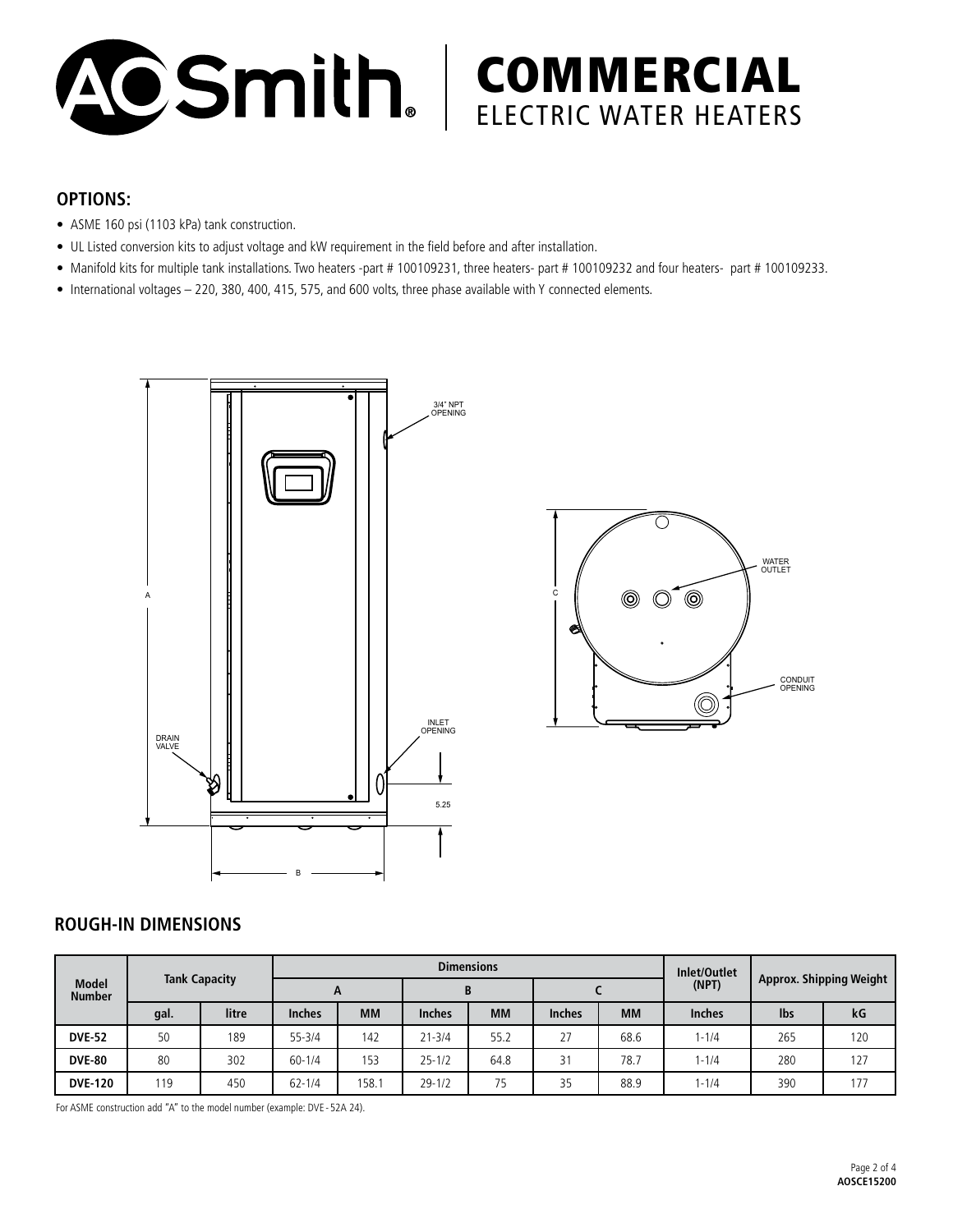

### **RECOVERY CAPACITIES**

| <b>Standard</b><br>kW Input | <b>BTU/Hour</b> | $30^{\circ}$ F | $40^{\circ}$ F | $50^{\circ}$ F | 60°F           | $70^{\circ}$ F | 80°F | $90^{\circ}$ F | 100°F | $110^{\circ}F$ | 120°F          | 130°F          | 140°F |
|-----------------------------|-----------------|----------------|----------------|----------------|----------------|----------------|------|----------------|-------|----------------|----------------|----------------|-------|
|                             |                 | $17^{\circ}$ C | $22^{\circ}C$  | $28^{\circ}$ C | $33^{\circ}$ C | 39°C           | 45°C | $50^{\circ}$ C | 56°C  | $61^{\circ}$ C | $67^{\circ}$ C | $72^{\circ}$ C | 78°C  |
| 12.3                        | 41,980          | 168            | 126            | 101            | 84             | 72             | 63   | 56             | 50    | 46             | 42             | 39             | 36    |
|                             |                 | 636            | 477            | 382            | 318            | 273            | 238  | 212            | 189   | 174            | 159            | 148            | 136   |
| 13.5                        | 46,075          | 184            | 138            | 111            | 92             | 79             | 69   | 62             | 55    | 50             | 46             | 43             | 40    |
|                             |                 | 698            | 523            | 419            | 349            | 299            | 262  | 233            | 209   | 190            | 174            | 161            | 150   |
| 15                          | 51.195          | 205            | 154            | 123            | 102            | 88             | 77   | 68             | 61    | 56             | 51             | 47             | 44    |
|                             |                 | 775            | 582            | 465            | 388            | 332            | 291  | 258            | 233   | 211            | 194            | 149            | 166   |
| 18                          | 61,434          | 246            | 184            | 148            | 123            | 105            | 92   | 82             | 74    | 67             | 62             | 57             | 53    |
|                             |                 | 930            | 698            | 558            | 465            | 399            | 349  | 310            | 279   | 254            | 233            | 215            | 199   |
| 24                          | 81,912          | 328            | 246            | 197            | 164            | 140            | 123  | 109            | 98    | 90             | 82             | 76             | 70    |
|                             |                 | 1241           | 930            | 744            | 620            | 532            | 465  | 414            | 372   | 338            | 310            | 286            | 266   |
| 27                          | 92,151          | 369            | 276            | 221            | 185            | 158            | 138  | 123            | 111   | 101            | 92             | 85             | 79    |
|                             |                 | 1396           | 1047           | 938            | 609            | 509            | 523  | 465            | 410   | 391            | 340            | 322            | 299   |
| 30                          | 102,390         | 410            | 307            | 246            | 205            | 176            | 154  | 137            | 123   | 112            | 102            | 95             | 88    |
|                             |                 | 1551           | 1163           | 930            | 775            | 665            | 582  | 517            | 465   | 423            | 388            | 358            | 332   |
| 36                          | 122,868         | 492            | 369            | 295            | 246            | 211            | 184  | 164            | 148   | 134            | 123            | 113            | 105   |
|                             |                 | 1861           | 1396           | 1117           | 930            | 798            | 698  | 620            | 556   | 508            | 465            | 429            | 399   |
| 40.5                        | 138,226         | 554            | 418            | 332            | 277            | 237            | 208  | 185            | 166   | 151            | 138            | 128            | 119   |
|                             |                 | 2094           | 1570           | 1256           | 1047           | 897            | 785  | 698            | 628   | 634            | 582            | 537            | 498   |
| 45                          | 153,585         | 615            | 461            | 369            | 307            | 263            | 230  | 205            | 184   | 168            | 154            | 142            | 132   |
|                             |                 | 2326           | 1745           | 1398           | 1163           | 997            | 872  | 755            | 698   | 634            | 582            | 537            | 498   |
| 54                          | 184,302         | 738            | 554            | 443            | 359            | 316            | 277  | 246            | 221   | 201            | 185            | 170            | 158   |
|                             |                 | 2791           | 2094           | 1675           | 1396           | 1196           | 1047 | 930            | 837   | 761            | 696            | 644            | 598   |

Figured at 1 kW (3413 BTU) = 4.1 Gallons at 100°F temperature rise.